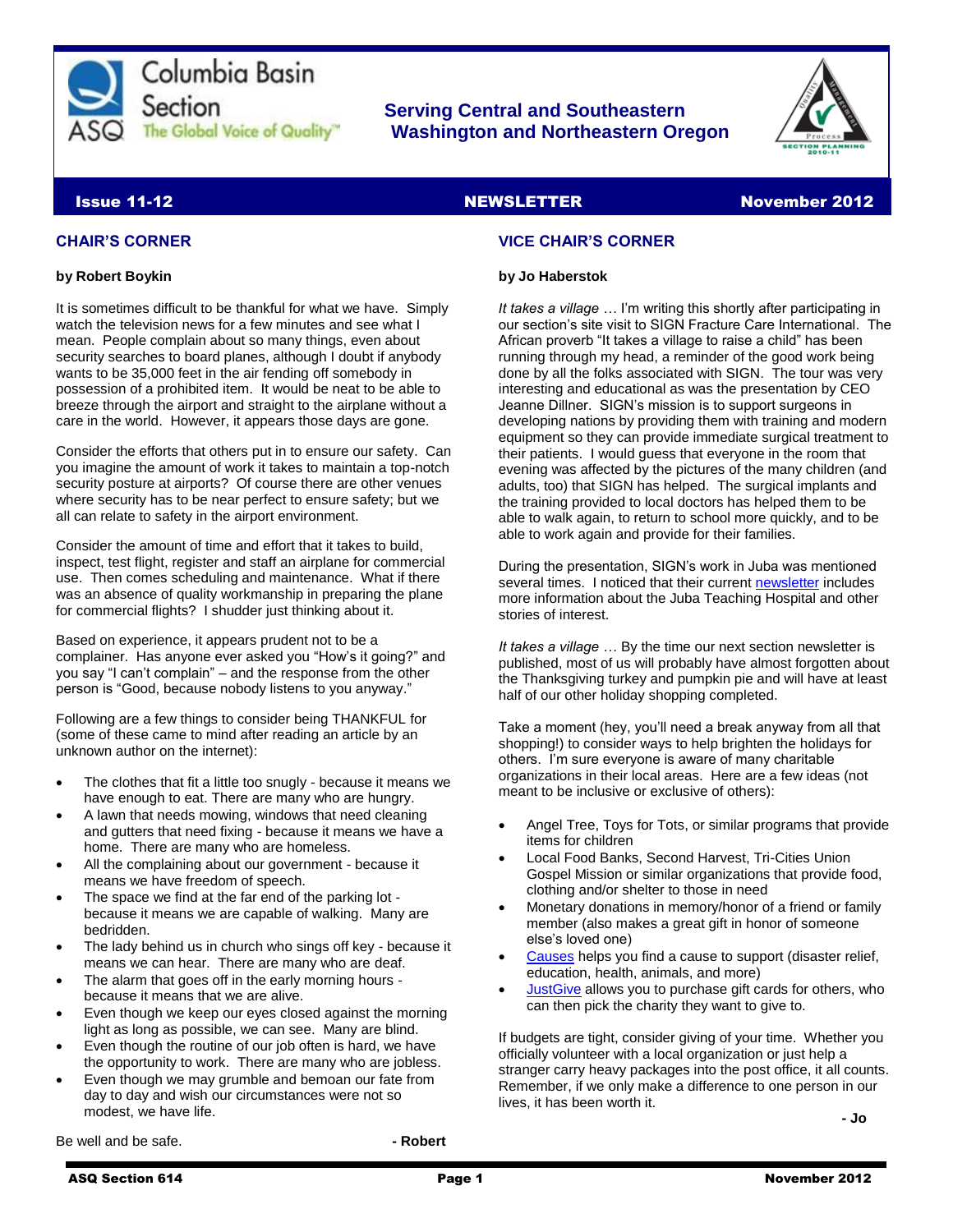



**Tuesday, January 8, 2013**

# **NOTE LOCATION:**

**CBC Health Science Center**  (enter through main entrance) 891 Northgate Drive Richland, Washington 509-544-8300

#### **NOTE TIMES:**

5:30 p.m. – Check in/Networking 5:45 p.m. – Tour Presentation

**Cost:** \$5 for all attendees (ASQ members, non-members or guests)

#### **NO-HOST DINNER/SNACKS AFTERWARD:**

*Those interested may wish to get together following the tour at one of the nearby eateries (e.g., Atomic Ale Brew Pub & Eatery, 3 Margaritas, or other) for a no-host dinner/snack/whatever you'd like to order.*

For planning purposes, reservations must be received by January 3. E-mail [panda\\_2@charter.net](mailto:panda_2@charter.net) with your name, phone number, company affiliation, or call Alvin at (509) 371-2221.

**Note:** All no shows will be billed unless cancelled at least 48 hours prior to meeting start time.

For more information about ASQ and other upcoming events, please check our website at [www.asq614.org/](http://www.asq614.org/)

## **ASQ SITE VISIT AND PRESENTATION**

# **"Quality in Ultrasound Technology"**



**Columbia Basin College**

# **Diagnostic Ultrasound Department**

Richland Health Science Center – 891 Northgate Drive

### **Hosted by Shane Bruce, Instructor**

How many of you have personally experienced a diagnostic ultrasound? If not, you probably know someone who has had one in recent years.

While many people tend to associate ultrasound technology with pregnancy, there are many other applications. Diagnostic ultrasound is a non-invasive medical imaging technology that uses high frequency sound waves to form an image of body tissues. Information obtained from these images can be utilized along with other patient data in order to arrive at a medical diagnosis. Ultrasound, when compared to other imaging modalities like magnetic resonance imaging (MRI) and computed tomography (CT), is a relatively low cost non-invasive procedure that does not utilize magnetic fields or ionizing radiation (X-rays).

Diagnostic ultrasound is performed by a sonographer. Good sonographers must have excellent communication and critical thinking skills, be able to work well with others and perform well independently. Because diagnostic ultrasound is a progressive medical science, sonographers must be willing to maintain their knowledge and expertise through participation in continuing medical education. Sonographers work with sonologists, cardiologists, vascular surgeons, and other physicians in order to arrive at a diagnosis for the patient.

Columbia Basin College's Diagnostic Ultrasound Department, located in the Health Science Center in Richland, provides coursework in not only technological aspects of sonography but also in patient care and communications.

Join us on January 8 for a tour and presentation that will include descriptions (not overly technical, we promise!) of acoustical physics, essential parts of the ultrasound system, and the variety of ultrasound machines available to help physicians diagnose and treat patients. Our host may even provide us with a hands-on ultrasound scanning experience.

*About our Host: Shane Bruce is a 1994 graduate of Oregon Institute of Technology. He holds a BS in Cardiovascular Ultrasound and is registered in cardiac, vascular and general/OB/GYN ultrasound. Shane worked for and partnered in a mobile ultrasound company in Texas for 10 years, and worked in commercial ultrasound for three years, specializing in training and product development. He has been teaching college for four years.*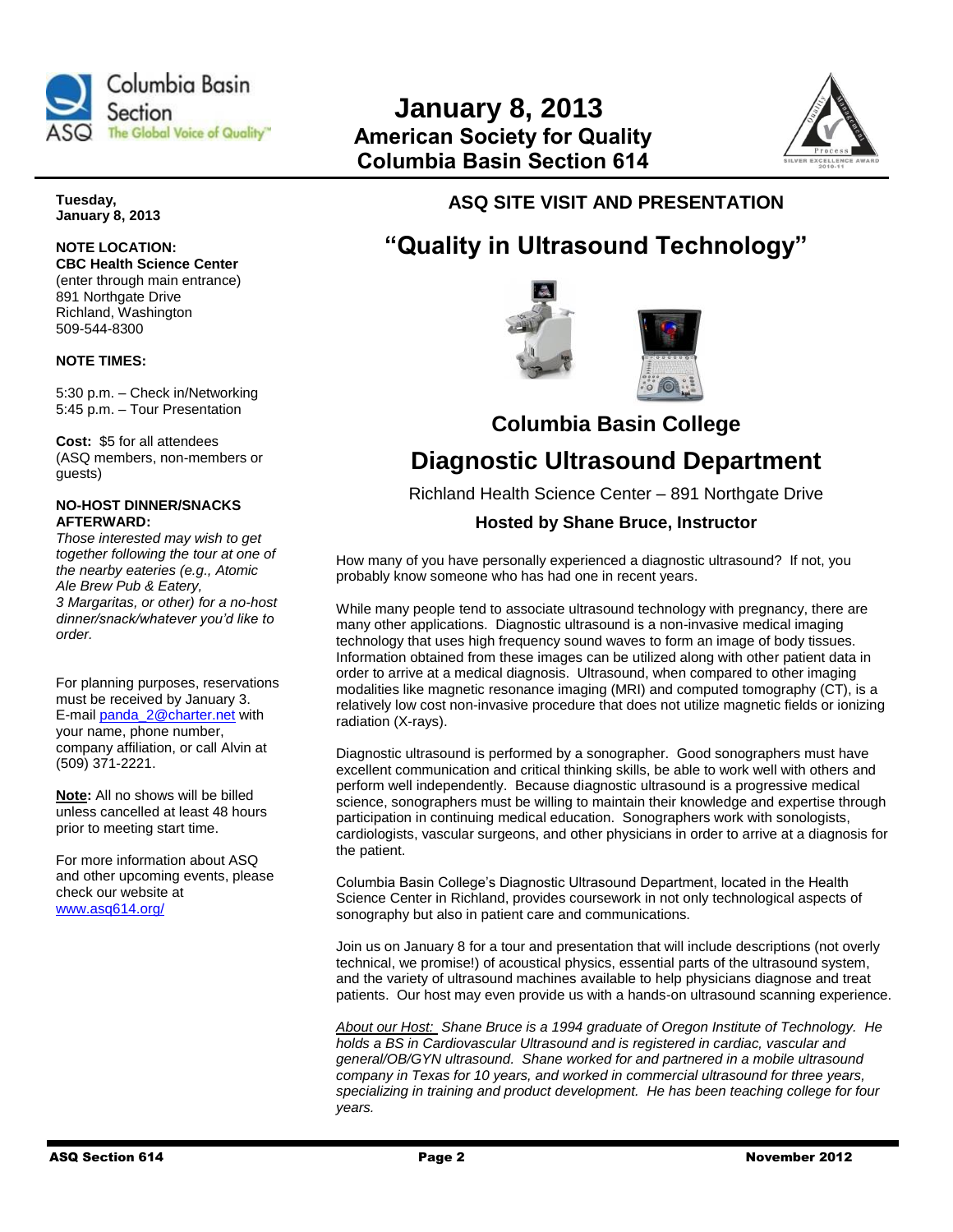#### **NO SECTION MEETING IN DECEMBER**

We'll be taking a little break in December, as the holiday season is full of so many other family and community events, and we want everyone to be able to fully enjoy the spirit of the season.

Our next meeting will be on Tuesday, January 8. (Note that this is the second Tuesday of the month, as the first one is New Year's Day.) Be sure to mark your calendars now so you will be able to join us for the site visit and presentation at CBC's Diagnostic Ultrasound Lab in Richland.

#### **AS SEEN IN QUALITY PRESS NEWS…**

In case you hadn't noticed or are not currently signed up to receive ASQ's *Quality Press News* emails, a book co-authored by **Dennis Arter**, our section's webmaster and historian, was recently featured. Check it out!

**How to [Audit the Process Based QMS,](http://links.mkt3019.com/ctt?kn=31&ms=NTA5NzYzMAS2&r=ODk0Mzk2NjI1NgS2&b=0&j=NTgyNDA3NzES1&mt=1&rt=0)  [Second Edition](http://links.mkt3019.com/ctt?kn=31&ms=NTA5NzYzMAS2&r=ODk0Mzk2NjI1NgS2&b=0&j=NTgyNDA3NzES1&mt=1&rt=0)**

*by Dennis R. Arter, Charles A. Cianfrani, and John E. "Jack" West*



This book is intended to help those involved in managing and conducting audits to ISO 9001:2008. It can be used as a guide to establishing a new audit program or for

revitalizing one that has been operational for some time. It focuses on achieving an audit program that produces valueadding results for the organization. The role of auditing is evolving, and the skills and competence required to do it well also must evolve. The contents of this book will help auditors understand their role in the organization and discharge their auditing duties in a way that is challenging to them and contributes to the success of the organization.

#### **"INVITATION TO MCLDA'S HOLIDAY MEETING" December 12**

#### **Entertainment … Dinner …Silent & Live Auctions**

Our friends at Mid-Columbia Leadership Development Association (MCLDA)/National Management Association (NMA) Chapter 395 have invited our members to join in the fun at their annual holiday meeting on December 12.

The meeting will be held at The Country Gentleman Restaurant, 9221 West Clearwater Avenue, Suite B in Kennewick, and will include a Silent and Live Auction as well as a holiday dinner and other fun.

The evening begins at 5:30 pm with check-in and social hour, when you can browse through the many items available at the Silent Auction and place your bids on gift baskets, gift certificates, and more! Proceeds from the fundraising go to support youth programs in the local community.

Cost is \$30 per person. Reservations may be made on the [MCLDA website.](http://www.mclda.org/)

#### **CLAIM YOUR FREE ASQ MEMBER GIFT BY NOVEMBER 30th!**

Just a reminder to anyone who may have forgotten about the monthly free member gift from ASQ – you still have time to get your **[Process Management Bundle](http://asq.org/member-gift/index.html?WT.dcsvid=ODk0Mzk2NjI1NgS2&WT.mc_id=EM119336)**, which includes the following:

- Webcast: Getting the Most Out of Your QMS
- Webcast: Delivering Process Excellence Through Process Management Webcast
- Case Studies: Building Strong Process Management Capabilities

Each month's member gift provides opportunities to learn and grow, both professionally and personally.

#### **IT'S NOT TOO EARLY… TO START PLANNING FOR THE 2013 WCQI**

The ASQ World Conference on Quality and Improvement (WCQI) will be held at the Indiana Convention Center in Indianapolis, Indiana, May 6-8, 2013. The conference theme is "Managing Change."

Member leader events, including the Community Leadership Institute, are scheduled for May 4, preceding the start of the conference. Local hotels are expected to sell out early, as there is also a marathon that weekend, so be sure to book your room(s) soon. Most member leader events will be held at the Indianapolis Marriott Downtown. Additional conference details and travel information are available on the [WCQI](http://wcqi.asq.org/theme-focus-areas.html)  [website.](http://wcqi.asq.org/theme-focus-areas.html)

#### **GIVE AN EARLY CHRISTMAS PRESENT TO A COLLEAGUE OR FRIEND**

What could be better than a 6-month membership to ASQ? Encourage a work colleague or friend to experience the benefits of ASQ membership. Hopefully, they will like it so much that they will decide to become a full-time member.

The 6-month subscription, available only to first-time ASQ members, includes monthly member-only gifts, discounts on publications, training, and other professional development tools, a subscription to *Quality Progress*, and in-person and online networking experiences with other quality professionals from around the world.

If you haven't already done so, be sure to submit your [colleague's name](http://membership.asq.org/voices12?id=137725&WT.dcsvid=MjczMTcwOTM3NzMS1&WT.mc_id=EM119414&spMailingID=5104776&spUserID=MjczMTcwOTM3NzMS1&spJobID=58334723&spReportId=NTgzMzQ3MjMS1) soon, as this special offer is only available in November.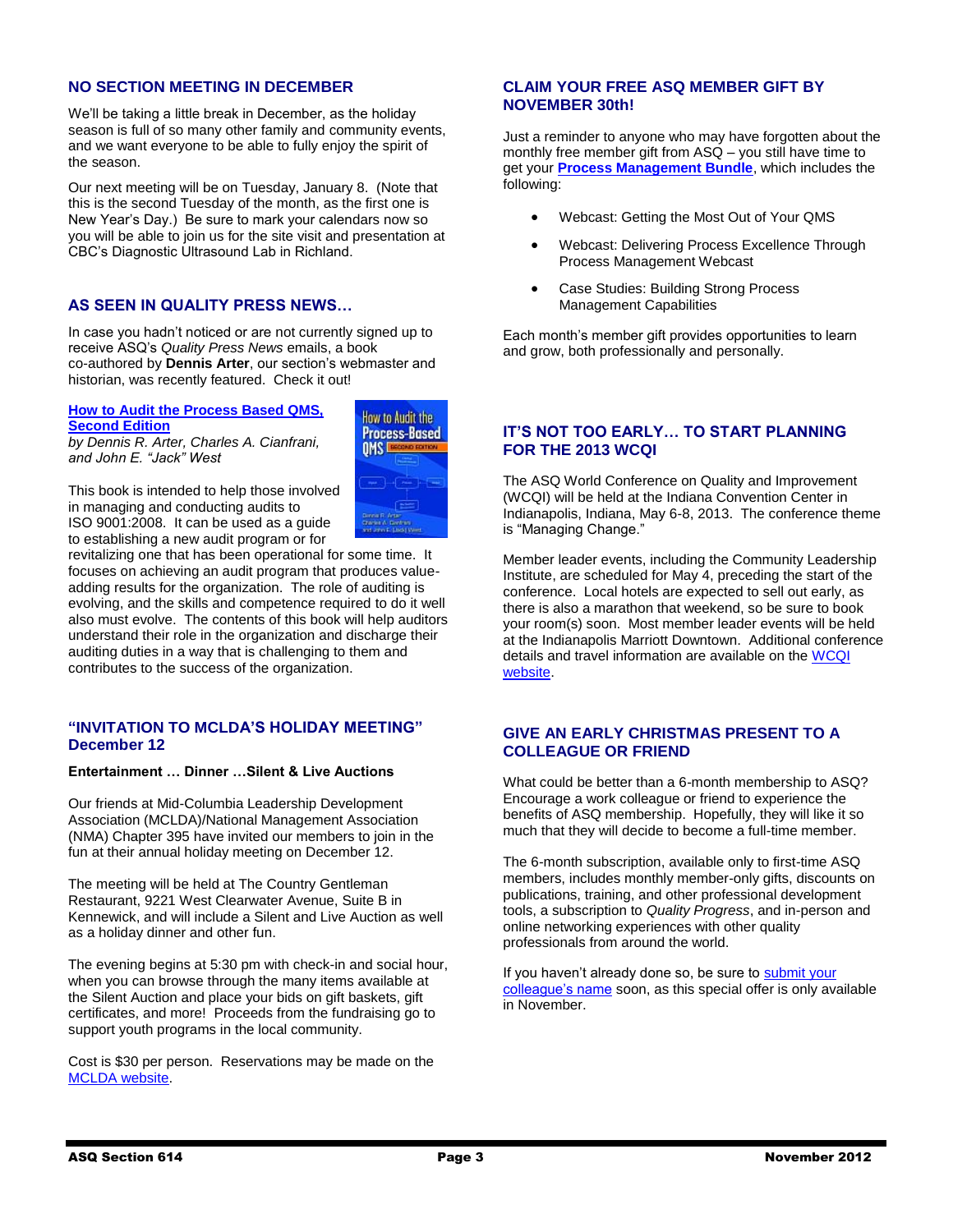#### **2012 BALDRIDGE NATIONAL QUALITY AWARD RECIPIENTS ANNOUNCED**

Four U.S. organizations were recently named as recipients of the 201[2 Malcolm Baldrige National Quality Award,](http://www.nist.gov/baldrige/about/index.cfm) the nation's highest Presidential honor for performance excellence through innovation, improvement and visionary leadership. This year marks the  $25<sup>th</sup>$  anniversary year of the award.

The winners represent four different sectors, one repeat recipient and a health network recognized for the same honor earned previously by its flagship hospital.

The 2012 Baldrige Award recipients—listed with their category—are:

- [Lockheed Martin Missiles and Fire Control,](http://links.govdelivery.com/track?type=click&enid=ZWFzPTEmbWFpbGluZ2lkPTIwMTIxMTE0LjEyMTU0NTIxJm1lc3NhZ2VpZD1NREItUFJELUJVTC0yMDEyMTExNC4xMjE1NDUyMSZkYXRhYmFzZWlkPTEwMDEmc2VyaWFsPTE3MjY1Mzk5JmVtYWlsaWQ9d3NxYUB3c3FhLm5ldCZ1c2VyaWQ9d3NxYUB3c3FhLm5ldCZmbD0mZXh0cmE9TXVsdGl2YXJpYXRlSWQ9JiYm&&&100&&&http://www.nist.gov/baldrige/award_recipients/lockheed-martin.cfm) Grand Prairie, TX (manufacturing)
- [MESA Products Inc.](http://links.govdelivery.com/track?type=click&enid=ZWFzPTEmbWFpbGluZ2lkPTIwMTIxMTE0LjEyMTU0NTIxJm1lc3NhZ2VpZD1NREItUFJELUJVTC0yMDEyMTExNC4xMjE1NDUyMSZkYXRhYmFzZWlkPTEwMDEmc2VyaWFsPTE3MjY1Mzk5JmVtYWlsaWQ9d3NxYUB3c3FhLm5ldCZ1c2VyaWQ9d3NxYUB3c3FhLm5ldCZmbD0mZXh0cmE9TXVsdGl2YXJpYXRlSWQ9JiYm&&&101&&&http://www.nist.gov/baldrige/award_recipients/mesa_profile.cfm), Tulsa, OK (small business)
- [North Mississippi Health Services,](http://links.govdelivery.com/track?type=click&enid=ZWFzPTEmbWFpbGluZ2lkPTIwMTIxMTE0LjEyMTU0NTIxJm1lc3NhZ2VpZD1NREItUFJELUJVTC0yMDEyMTExNC4xMjE1NDUyMSZkYXRhYmFzZWlkPTEwMDEmc2VyaWFsPTE3MjY1Mzk5JmVtYWlsaWQ9d3NxYUB3c3FhLm5ldCZ1c2VyaWQ9d3NxYUB3c3FhLm5ldCZmbD0mZXh0cmE9TXVsdGl2YXJpYXRlSWQ9JiYm&&&102&&&http://www.nist.gov/baldrige/award_recipients/no-ms-health-services_profile.cfm) Tupelo, MS (health care)
- [City of Irving,](http://links.govdelivery.com/track?type=click&enid=ZWFzPTEmbWFpbGluZ2lkPTIwMTIxMTE0LjEyMTU0NTIxJm1lc3NhZ2VpZD1NREItUFJELUJVTC0yMDEyMTExNC4xMjE1NDUyMSZkYXRhYmFzZWlkPTEwMDEmc2VyaWFsPTE3MjY1Mzk5JmVtYWlsaWQ9d3NxYUB3c3FhLm5ldCZ1c2VyaWQ9d3NxYUB3c3FhLm5ldCZmbD0mZXh0cmE9TXVsdGl2YXJpYXRlSWQ9JiYm&&&103&&&http://www.nist.gov/baldrige/award_recipients/irving_profile.cfm) Irving, TX (nonprofit)

MESA previously received a Baldrige Award in 2006, also in the small business category. Another 2006 award winner, North Mississippi Medical Center in the health care category, is the primary hospital of this year's much larger recipient, North Mississippi Health Services.

Another innovation added to the Baldrige Award process in 2012 is the ability to recognize best practices in one or more of the Baldrige Criteria categories by organizations that are candidates for the award but are not selected as a winner. This year, the Baldrige judges chose to honor the following organizations (listed with the criteria for which they were acknowledged):

- **Maury Regional Medical Center**, Columbia, TN (strategic planning, workforce focus)
- **Northwest Vista College**, San Antonio, TX (leadership, customer focus)
- **PricewaterhouseCoopers Public Sector Practice**, McLean, VA (leadership, workforce focus)

The 2012 Baldrige Award recipients are expected to be presented their awards at an April 2013 ceremony in Baltimore, Maryland.



November 2012

### **TO BECOME CERTIFIED OR NOT … DO YOU HAVE ANY QUESTIONS?**

ASQ certification is a formal recognition by ASQ that an individual has demonstrated a proficiency within and comprehension of a specific body of knowledge. Nearly 150,000 certifications have been issued to dedicated professionals worldwide. ASQ offers the following 17 certifications:

Biomedical Auditor – BDA Calibration Technician – CCT HACCP Auditor – CHA Lean Certification (SME/ASM/Shingo Prize/ASQ Partnership) Manager of Quality/Organizational Excellence – CMQ/OE Master Black Belt – CMBB Pharmaceutical GMP Professional – CPGP Quality Auditor – CQA Quality Engineer – CQE Quality Improvement Associate – CQIA Quality Inspector – CQI Quality Process Analyst – CQPA Quality Technician – CQT Reliability Engineer – CRE Six Sigma Black Belt – CSSBB Six Sigma Green Belt – CSSGB Software Quality Engineer – CSQE

Lots of certifications, lots of opportunities. That's great, right? But, depending on your education, profession, and current and future goals, it may not be easy to try to figure out which certification(s) to pursue. Well, ASQ also has a great resource online that allows you to quickly look at brief descriptions and the education and experience requirement for each certification. If in doubt, [check it out!](http://prdweb.asq.org/certification/control/right-for-you)

#### **COST OF QUALITY (COQ) IMPLEMENTATION – WEB-BASED TRAINING IN DECEMBER**

How does quality management relate to financial management? This ASQ-sponsored course teaches how to calculate the cost of quality within an organization.

This one-day, instructor-led virtual course will be offered on December 5. It will help you understand the vital link between quality management and financial management. It explains the quality management principles and techniques such as the process approach, prevention, problem solving, and change management. This enables an understanding of COQ concepts, calculations, and strategy development. The course explains a two-phase strategic approach. Phase one will help you identify and implement COQ projects within your own organization. Phase two links quality and finance with a continuous collection process. The instructor includes tools such as calculation sheets, case studies, and discussions to make the course interactive, practical, and useful.

Additional information about the course, registration, costs and system requirements is available on the [ASQ website.](http://asq.org/training/cost-of-quality-coq-implementation_VQCP.html)